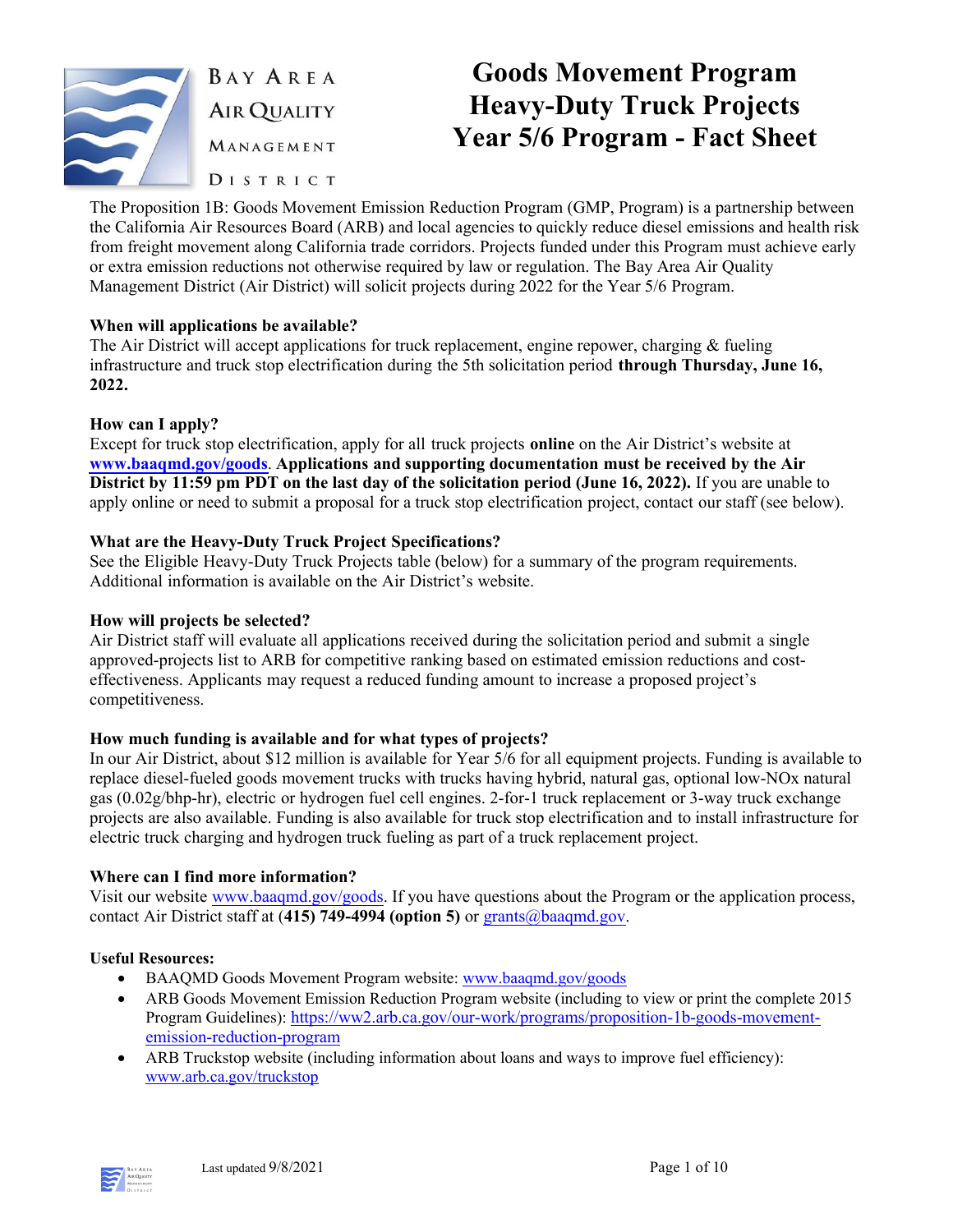# **APPENDIX A Heavy Duty Diesel Trucks**

# **A. Equipment ProjectSpecifications**

| <b>Eligible</b>                | Heavy duty diesel trucks used to move goods (a majority of the time) for the past                                                                                                                                                                                                                                                                                                                                                                                                                                                                                                                                                                                                                                                                                                                                                                                                                                                                                                                                                                                                           |
|--------------------------------|---------------------------------------------------------------------------------------------------------------------------------------------------------------------------------------------------------------------------------------------------------------------------------------------------------------------------------------------------------------------------------------------------------------------------------------------------------------------------------------------------------------------------------------------------------------------------------------------------------------------------------------------------------------------------------------------------------------------------------------------------------------------------------------------------------------------------------------------------------------------------------------------------------------------------------------------------------------------------------------------------------------------------------------------------------------------------------------------|
| <b>Equipment</b>               | 2 years, with an original manufacturer's gross vehicle weight rating (GVWR) of<br>16,001 lbs or greater listed on the application and verified at pre-inspection. Trucks that<br>are salvaged vehicles will be eligible if a minimum of 24 months of ownership and<br>operation can be verified.                                                                                                                                                                                                                                                                                                                                                                                                                                                                                                                                                                                                                                                                                                                                                                                            |
|                                | Equipment owner must demonstrate:<br>Fleet compliance with the Statewide Truck and Bus Rule.<br>California operation:<br>$\bullet$<br>At least 75% operation within California for the past 2 years.<br>$\circ$<br>Annual vehicle miles traveled (VMT) in California each year for the past 2 years:<br>O                                                                                                                                                                                                                                                                                                                                                                                                                                                                                                                                                                                                                                                                                                                                                                                   |
|                                | At least 20,000 miles for Class 8 trucks (33,001 lbs GVWR or greater).<br>$\bullet$<br>At least 20,000 miles for Class 7 trucks (26,001 - 33,000 lbs GVWR).<br>At least 10,000 miles for Class 6 trucks (19,501 - 26,000lbs GVWR).<br>$\bullet$<br>At least 10,000 miles for Class 5 trucks (16,001 - 19,500lbs GVWR).<br>$\bullet$<br>California registration:<br>$\bullet$                                                                                                                                                                                                                                                                                                                                                                                                                                                                                                                                                                                                                                                                                                                |
|                                | Current registration and prior registration for the past 2 years <sup>1</sup> . Eligible<br>registration types include:<br>California base-plated registration, OR                                                                                                                                                                                                                                                                                                                                                                                                                                                                                                                                                                                                                                                                                                                                                                                                                                                                                                                          |
|                                | • California International Registration Plan (California IRP), OR<br>Dual-plated registration (California based-plated/California IRP and Mexico<br>only) for trucks carrying goods across the California-Mexico border, as they<br>are required to be dual-plated.                                                                                                                                                                                                                                                                                                                                                                                                                                                                                                                                                                                                                                                                                                                                                                                                                         |
|                                | Note: The past 2 years means the current year $(1-12 \text{ months prior to application date})$<br>and prior year (13-24 months prior to application date).                                                                                                                                                                                                                                                                                                                                                                                                                                                                                                                                                                                                                                                                                                                                                                                                                                                                                                                                 |
| Ineligible<br><b>Equipment</b> | $\bullet$<br>Trucks subject to ARB's Public and Utility Fleet Rule.<br>Trucks subject to ARB's Solid Waste Collection Vehicle Rule.<br>$\bullet$<br>Trucks subject to ARB's Diesel Cargo Handling Equipment Rule.<br>$\bullet$<br>Trucks not in compliance with the Statewide Truck and Bus Rule and the Drayage<br>$\bullet$<br>Truck Regulation including Dray-Off.<br>Trucks registered outside the State of California, including dual-plated registration,<br>$\bullet$<br>except for trucks that carry goods across the California-Mexico border, as they are<br>required to be dual-plated, as described above.<br>Trucks that are a salvage vehicle (see Chapter I, Table 1.4) for which a minimum of<br>$\bullet$<br>24 months of ownership and operation cannot be verified.<br>Trucks constructed from a glider kit, unless allowed by the local agency for an old,<br>$\bullet$<br>existing truck to be replaced. Glider kit trucks may not be repowered or utilized as a<br>replacement truck.<br>Repowered trucks when used as a replacement truck.<br>$\bullet$<br>$\bullet$ |
|                                | Trucks that have an enclosed cab and a cargo area with low sides and a tailgate,<br>i.e., pickup trucks.                                                                                                                                                                                                                                                                                                                                                                                                                                                                                                                                                                                                                                                                                                                                                                                                                                                                                                                                                                                    |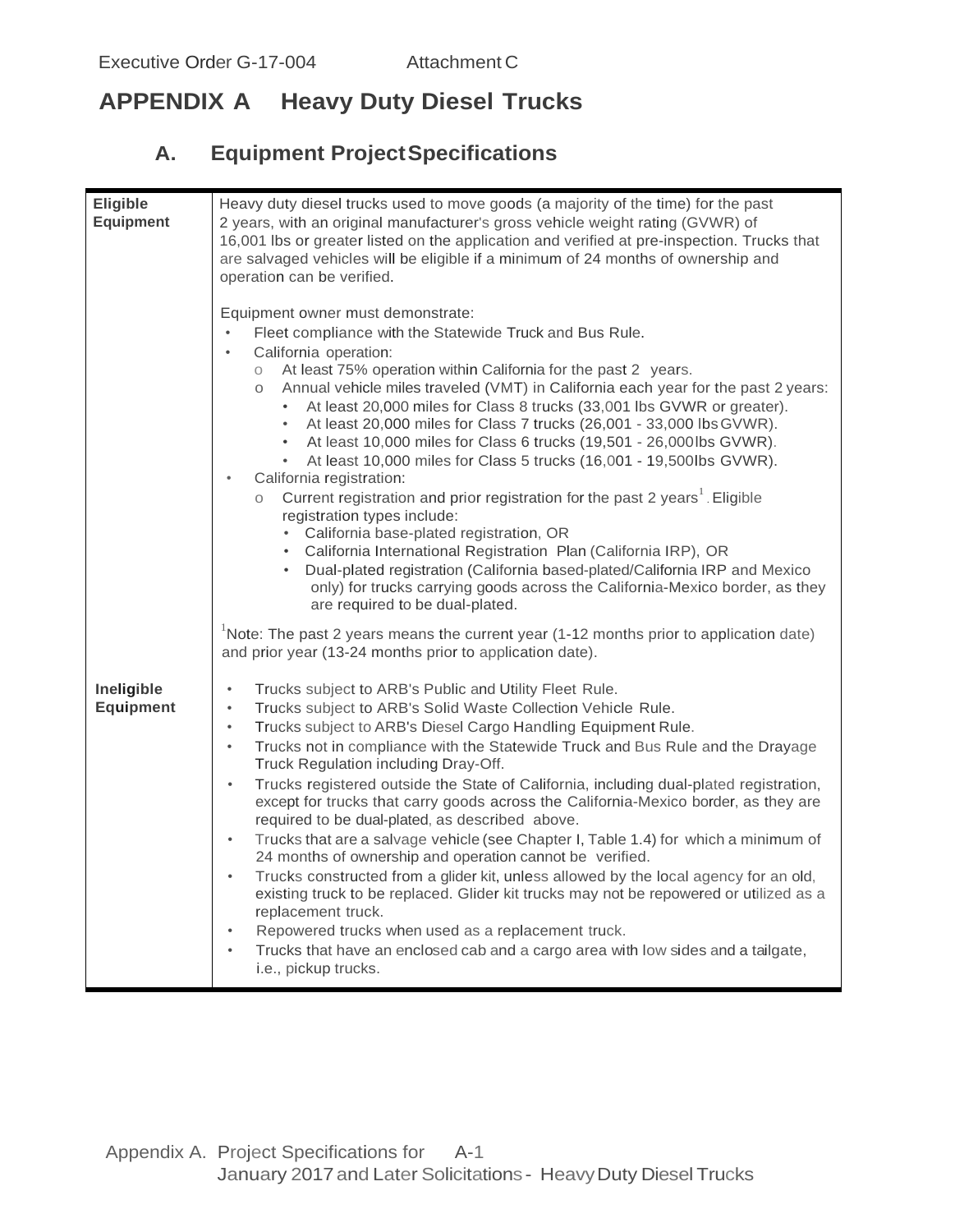| General                                                                                                        | Equipment owner shall:                                                                                                                                                                                                                                                                                                                                                                                                                                                                                                                                                                                             |
|----------------------------------------------------------------------------------------------------------------|--------------------------------------------------------------------------------------------------------------------------------------------------------------------------------------------------------------------------------------------------------------------------------------------------------------------------------------------------------------------------------------------------------------------------------------------------------------------------------------------------------------------------------------------------------------------------------------------------------------------|
| <b>Requirements</b>                                                                                            | Commit to the project life specified with the applicable equipment project option.<br>Sign a legally binding contract with the local agency including project milestones<br>$\bullet$                                                                                                                                                                                                                                                                                                                                                                                                                              |
| <b>Applicable to</b>                                                                                           | and completion deadlines.                                                                                                                                                                                                                                                                                                                                                                                                                                                                                                                                                                                          |
| <b>All Truck and</b>                                                                                           | Demnstrate proof of equipment warranty on the Program-funded equipment.<br>$\bullet$                                                                                                                                                                                                                                                                                                                                                                                                                                                                                                                               |
| <b>Truck Stop</b>                                                                                              |                                                                                                                                                                                                                                                                                                                                                                                                                                                                                                                                                                                                                    |
| <b>Electrification</b>                                                                                         | For the duration of the project life, the equipment owner shall:<br>Adhere to all Program requirements.<br>$\bullet$                                                                                                                                                                                                                                                                                                                                                                                                                                                                                               |
| <b>Infrastructure</b>                                                                                          | Agree to equipment inspections.<br>$\bullet$                                                                                                                                                                                                                                                                                                                                                                                                                                                                                                                                                                       |
| Project<br><b>Options</b>                                                                                      | Comply with record keeping Reporting and Program review or fiscal audit requirements.<br>$\bullet$<br>Properly maintain new or upgraded equipment in good operating condition and<br>$\bullet$                                                                                                                                                                                                                                                                                                                                                                                                                     |
|                                                                                                                | according to manufacturer's recommendations.                                                                                                                                                                                                                                                                                                                                                                                                                                                                                                                                                                       |
| <b>General</b><br><b>Requirements</b><br><b>Applicable to</b><br><b>All Truck</b><br>Project<br><b>Options</b> | The equipment owner shall:<br>Certify that there are no outstanding ARB violations or non-compliance with ARB<br>$\bullet$<br>regulations associated with the equipment or the owner and provide a copy of the<br>ARB compliance certificate from TRUCRS.<br>Maintain fleet compliance with the Statewide Truck and Bus Rule without utilizing<br>$\bullet$<br>Program-funded equipment until the specified timeframe. ARB will post and update<br>information on the Program website describing operational deadlines and when the<br>Program-funded vehicle will become eligible to be included in the equipment |
|                                                                                                                | owner's fleet compliance strategy for the applicable project option.                                                                                                                                                                                                                                                                                                                                                                                                                                                                                                                                               |
|                                                                                                                | For the duration of the project life, the equipment owner shall:<br>Commit to move goods a majority of the time.<br>$\bullet$<br>Maintain California base-plated registration or California IRP, except as described in<br>$\bullet$<br>Eligible Equipment previously listed including no out-of-state and non-California IRP                                                                                                                                                                                                                                                                                      |
|                                                                                                                | registration.<br>Commit to 100% California-only operation (or 90% California operation as selected<br>$\bullet$<br>by the equipment owner).<br>Commit to at least 50% of travel within the four California trade corridors.<br>$\bullet$<br>Agree to accept an on-board electronic monitoring device at any time.<br>$\bullet$<br>Maintain collision/com prehensive insurance on the replacement truck for<br>$\bullet$<br>replacement projects.                                                                                                                                                                   |
| General                                                                                                        | Program requirements for engines for repower or replacement projects must be                                                                                                                                                                                                                                                                                                                                                                                                                                                                                                                                       |
| <b>Requirements</b>                                                                                            | certified/verified/approved (as applicable) by an ARB Executive Order or ARB Approval<br>Letter for on-road use with the following:                                                                                                                                                                                                                                                                                                                                                                                                                                                                                |
| <b>Applicable to</b><br><b>All Engines</b>                                                                     | Alternative fuel engines must meet the 2010 emissions level of 0.20 grams per                                                                                                                                                                                                                                                                                                                                                                                                                                                                                                                                      |
|                                                                                                                | brake-horsepower hour (g/bhp-hr) or less NOx (FEL and CERT values) and 0.01                                                                                                                                                                                                                                                                                                                                                                                                                                                                                                                                        |
| for Repower,                                                                                                   | g/bhp-hr or less PM (CERT value).                                                                                                                                                                                                                                                                                                                                                                                                                                                                                                                                                                                  |
| or<br>Replacement                                                                                              | Hybrid and zero emission engines must be 2016 or newer and<br>$\bullet$<br>certified/verified/approved(as applicable) by ARB.                                                                                                                                                                                                                                                                                                                                                                                                                                                                                      |
| Project                                                                                                        | Low NOx-Natural Gas engines must meet the optional low NOx standard of 0.02<br>$\bullet$                                                                                                                                                                                                                                                                                                                                                                                                                                                                                                                           |
| <b>Options</b>                                                                                                 | g/bhp-hr or less NOx and be certified/verified(as applicable) by ARB.                                                                                                                                                                                                                                                                                                                                                                                                                                                                                                                                              |
|                                                                                                                | Class 8 truck - intended service of Heavy Heavy Duty (HHD) for diesel engines or Heavy Duty Otto (HOO) for aapplicable alternative fuel vehicles.<br>$\bullet$                                                                                                                                                                                                                                                                                                                                                                                                                                                     |
|                                                                                                                | Class 7 truck - intended service of Medium Heavy Duty (MHD) or HHD for diesel<br>$\bullet$                                                                                                                                                                                                                                                                                                                                                                                                                                                                                                                         |
|                                                                                                                | engines or HOO for applicable alternative fuel vehicles.                                                                                                                                                                                                                                                                                                                                                                                                                                                                                                                                                           |
|                                                                                                                | Class 5 and 6 trucks - intended service of MHD for diesel engines or HOO for<br>$\bullet$<br>applicable alternative fuel vehicles.                                                                                                                                                                                                                                                                                                                                                                                                                                                                                 |
|                                                                                                                | Class 5-8 trucks - all heavy duty hybrid or electric vehicles shall follow ARB's Heavy<br>$\bullet$                                                                                                                                                                                                                                                                                                                                                                                                                                                                                                                |
|                                                                                                                | Duty Hybrid Electric Vehicle Certification Procedure.                                                                                                                                                                                                                                                                                                                                                                                                                                                                                                                                                              |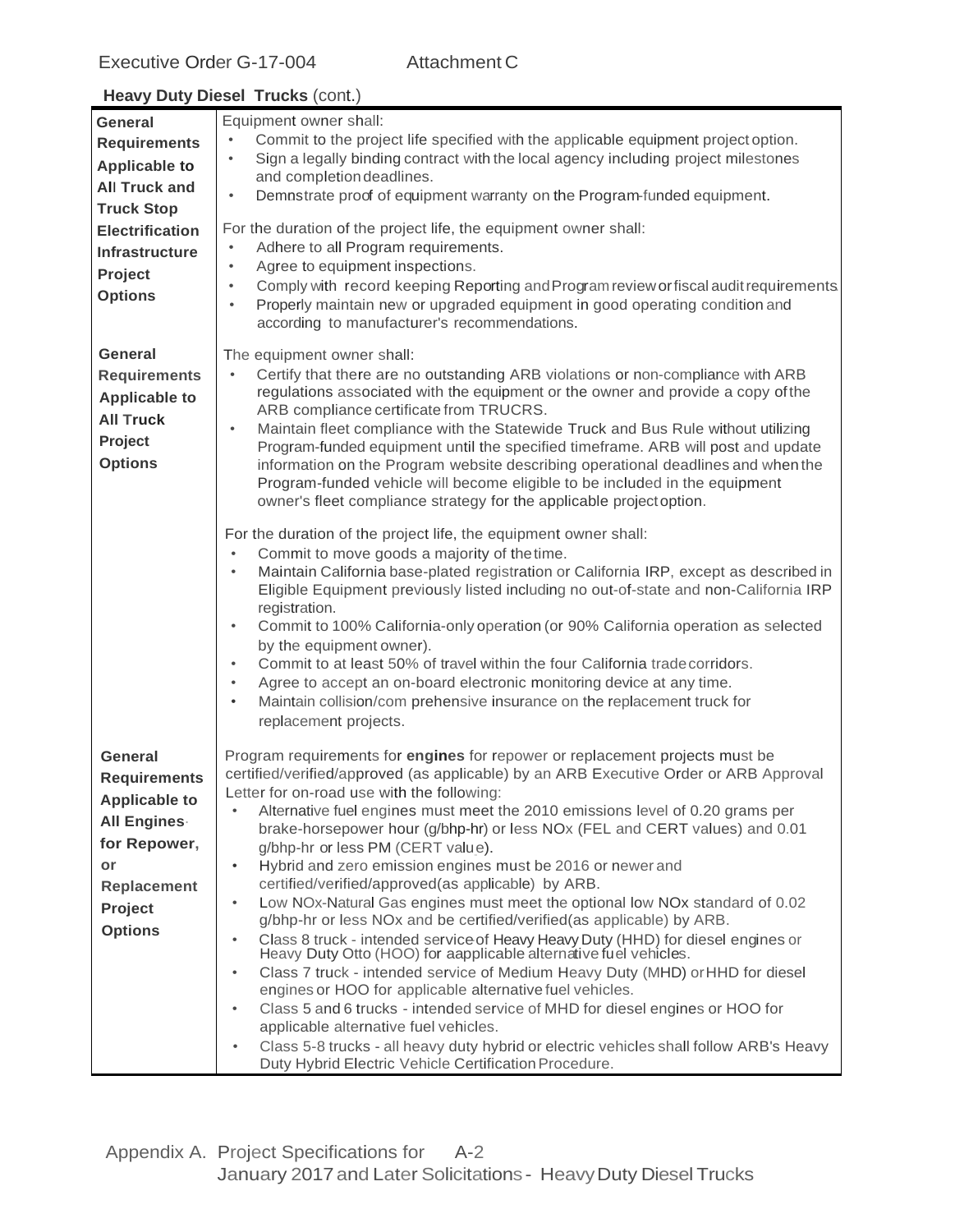| General                                                     | Program requirements for trucks purchased for replacement projects must meet the                                                                                                                                                                                                                                                                                                                                                                                                                                                                                                                                                                                                                                                                                                                                                                                                                                                                                                                                                                                                                                                                                                                                                                                                                                                                                                                                                                                                                                                                                            |
|-------------------------------------------------------------|-----------------------------------------------------------------------------------------------------------------------------------------------------------------------------------------------------------------------------------------------------------------------------------------------------------------------------------------------------------------------------------------------------------------------------------------------------------------------------------------------------------------------------------------------------------------------------------------------------------------------------------------------------------------------------------------------------------------------------------------------------------------------------------------------------------------------------------------------------------------------------------------------------------------------------------------------------------------------------------------------------------------------------------------------------------------------------------------------------------------------------------------------------------------------------------------------------------------------------------------------------------------------------------------------------------------------------------------------------------------------------------------------------------------------------------------------------------------------------------------------------------------------------------------------------------------------------|
| <b>Requirements</b>                                         | following:                                                                                                                                                                                                                                                                                                                                                                                                                                                                                                                                                                                                                                                                                                                                                                                                                                                                                                                                                                                                                                                                                                                                                                                                                                                                                                                                                                                                                                                                                                                                                                  |
| <b>Applicable to</b>                                        | Original manufacturer's GVWR:<br>$\bullet$                                                                                                                                                                                                                                                                                                                                                                                                                                                                                                                                                                                                                                                                                                                                                                                                                                                                                                                                                                                                                                                                                                                                                                                                                                                                                                                                                                                                                                                                                                                                  |
| <b>All Truck</b>                                            | Class 8 (33,001 lbs or greater).<br>$\circ$                                                                                                                                                                                                                                                                                                                                                                                                                                                                                                                                                                                                                                                                                                                                                                                                                                                                                                                                                                                                                                                                                                                                                                                                                                                                                                                                                                                                                                                                                                                                 |
| Replacement                                                 | Class 7 (26,001 33,000 lbs).<br>O<br>Class 6 (19,501 - 26,000 lbs).<br>$\circ$                                                                                                                                                                                                                                                                                                                                                                                                                                                                                                                                                                                                                                                                                                                                                                                                                                                                                                                                                                                                                                                                                                                                                                                                                                                                                                                                                                                                                                                                                              |
| Project                                                     | Class 5 (16,001 - 19,500 lbs).<br>$\circ$                                                                                                                                                                                                                                                                                                                                                                                                                                                                                                                                                                                                                                                                                                                                                                                                                                                                                                                                                                                                                                                                                                                                                                                                                                                                                                                                                                                                                                                                                                                                   |
|                                                             | The existing truck must have a MHD or HHD engine.<br>$\bullet$                                                                                                                                                                                                                                                                                                                                                                                                                                                                                                                                                                                                                                                                                                                                                                                                                                                                                                                                                                                                                                                                                                                                                                                                                                                                                                                                                                                                                                                                                                              |
| <b>Options</b>                                              | Same weight classification range (Class 8, Class 7, Class 6, or Class 5) and<br>$\bullet$<br>configuration (HHD or MHD) as the existing truck, except under the following<br>conditions:<br>Replacement of 2 eligible trucks for 1 new truck under Option (2):<br>$\circ$<br>The funding amount is based on the highest weight classification of the two<br>existing trucks, or the weight classification of the new truck, whichever is<br>less.<br>Replacement required by the equipment owner in order to meet a vocational<br>0<br>need, as approved by the local agency<br>The funding amount is based on the weight classification of the existing or<br>new truck, whichever is less.<br>Replacement of a Class 7 truck with a Class 8 truck, or a Class 8 truck with a<br>О<br>Class 7 truck, as long as both trucks have a HHD engine.<br>The funding amount is based on the weight classification of the existing or<br>$\bullet$<br>new truck, whichever is less.<br>Replacement of a Class 7 truck with a Class 6 truck or a Class 6 truck with a<br>O<br>Class 5 truck as long as both trucks have a MHD engine.<br>The funding amount is based on the weight classification of the existing or<br>new truck, whichever is less.<br>ARB will post information on the program website on applicable project options.<br>0<br>Original equipment manufacturer engine installed in a chassis of the same model<br>$\bullet$<br>year, make, and configuration as was originally provided from the truck<br>manufacturer when the chassis and engine were both new. |
| <b>Modifying an</b><br><b>Application</b><br>(applicable to | Equipment owners may change the equipment project option (replacement, repower or<br>three-way truck transaction) or lease-to-own program participation after the local agency<br>solicitation period has closed if permitted by the local agency and subject to the following<br>requirements:                                                                                                                                                                                                                                                                                                                                                                                                                                                                                                                                                                                                                                                                                                                                                                                                                                                                                                                                                                                                                                                                                                                                                                                                                                                                             |
| truck projects<br>only)                                     | The change must result in a funding amount equal to or less than the amount that<br>was requested in the original application.<br>The change must result in a calculated project cost-effectiveness equal to or greater<br>than the project listed in the original application.<br>The change must result in the project remaining above the funding line on the<br>$\bullet$<br>rankedlist.<br>Notes: Unless specifically allowed in these Guidelines, equipment owners cannot<br>substitute a different vehicle or change the ownership of the existing vehicle identified on<br>the application after the local agency solicitation period has closed.                                                                                                                                                                                                                                                                                                                                                                                                                                                                                                                                                                                                                                                                                                                                                                                                                                                                                                                   |
|                                                             |                                                                                                                                                                                                                                                                                                                                                                                                                                                                                                                                                                                                                                                                                                                                                                                                                                                                                                                                                                                                                                                                                                                                                                                                                                                                                                                                                                                                                                                                                                                                                                             |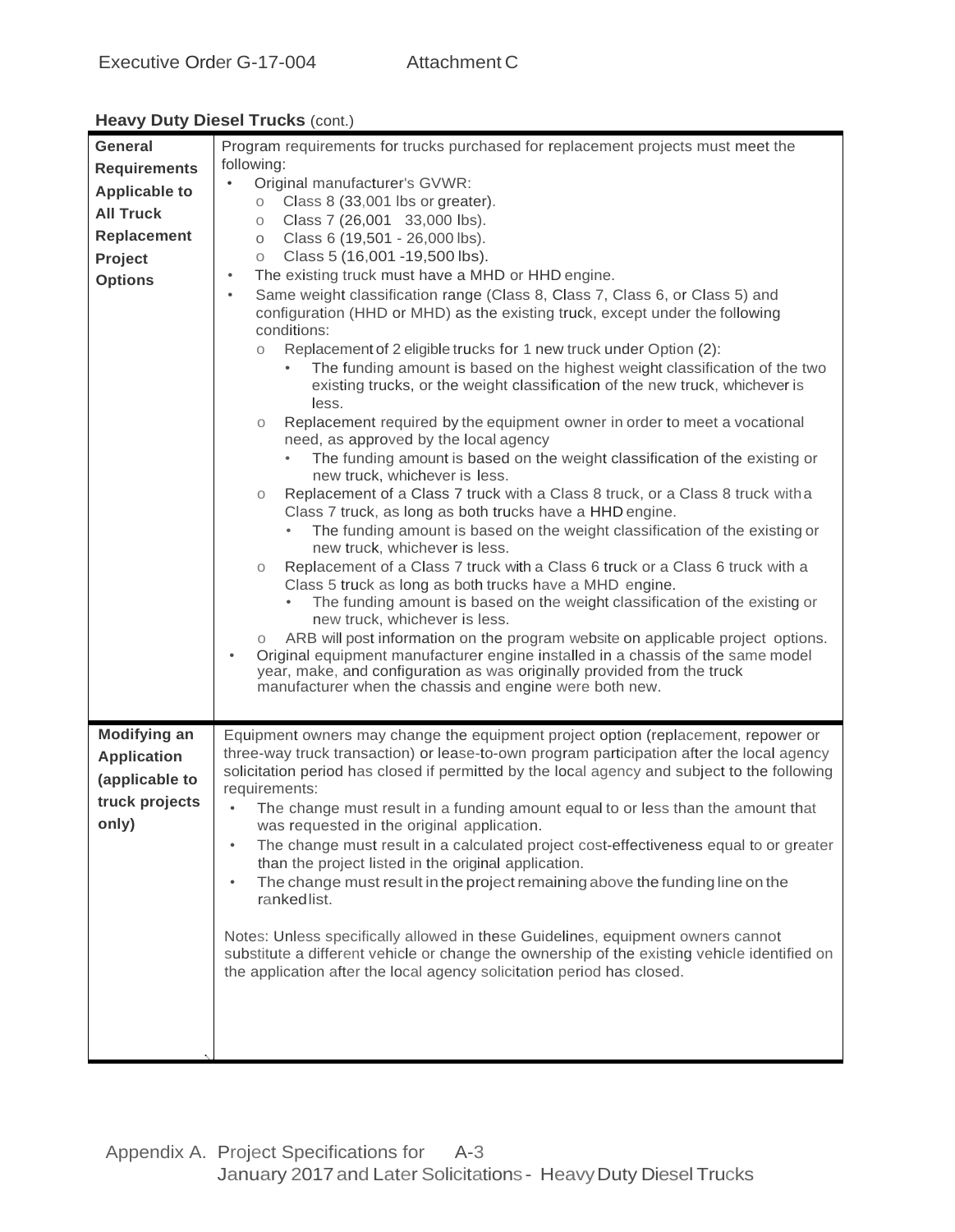| <b>General Notes</b>                                                                          | The following notes apply to advanced technology truck project options:                                                                                                                                                                                                                                                                                                                                    |
|-----------------------------------------------------------------------------------------------|------------------------------------------------------------------------------------------------------------------------------------------------------------------------------------------------------------------------------------------------------------------------------------------------------------------------------------------------------------------------------------------------------------|
| <b>Applicable to</b><br><b>Advanced</b>                                                       | 1. A zero emission truck is defined as a vehicle that emits no criteria pollutant, toxic or                                                                                                                                                                                                                                                                                                                |
| <b>Technology</b>                                                                             | green house gas emissions at the tailpipe.                                                                                                                                                                                                                                                                                                                                                                 |
| <b>Truck Options</b>                                                                          | A hybrid zero emission mile truck is defined as a hybrid vehicle capable of<br>2.                                                                                                                                                                                                                                                                                                                          |
|                                                                                               | zero emission miles.<br>3. A hybrid truck is defined as a vehicle with an electric drive system powered by an                                                                                                                                                                                                                                                                                              |
|                                                                                               | on-board generator and eligible for funding by AQIP.                                                                                                                                                                                                                                                                                                                                                       |
| Option (1)                                                                                    | Partial funding (see options below) to repower a truck equipped with an eligible heavy                                                                                                                                                                                                                                                                                                                     |
| Repower                                                                                       | duty diesel engine with a new MY2016 or newer engine that meets 2010 emissions.                                                                                                                                                                                                                                                                                                                            |
| <b>Funding</b><br><b>Options</b><br>for                                                       | Eligible projects include:                                                                                                                                                                                                                                                                                                                                                                                 |
| <b>Small Fleets</b>                                                                           | Class 8 or Class 7 truck with a MY2009 or older engine.<br>$\bullet$                                                                                                                                                                                                                                                                                                                                       |
| Only                                                                                          | Class 6 truck with a MY1998-2009 engine.<br>$\bullet$                                                                                                                                                                                                                                                                                                                                                      |
|                                                                                               | \$20,000/truck to repower a Class 8 or Class 7 truck.<br>1.<br>\$10,000/truck to repower a Class 6 truck.<br>2.                                                                                                                                                                                                                                                                                            |
| <b>Requirements</b>                                                                           | Program-funded engine shall be installed and operational (post-inspection completed,<br>except scrappage) by the date in the equipment owner's project contract and priorto a<br>regulatory requirement for that technology or level of emissions control under<br>applicable provisions of any adopted rule for in-use trucks for Class 8 and 7 trucks and<br><b>June 30,</b><br>2019 for Class 6 trucks. |
|                                                                                               | In addition to the General Requirements listed previously, equipment owner shall:                                                                                                                                                                                                                                                                                                                          |
|                                                                                               | Commit to a project life of 5 years or 500,000 miles for a Class 8 or Class 7 truck,<br>$\bullet$                                                                                                                                                                                                                                                                                                          |
|                                                                                               | whichever comes first.<br>Commit to a project life of 5 years or 300,000 miles for a Class 6 truck, whichever                                                                                                                                                                                                                                                                                              |
|                                                                                               | comes first.                                                                                                                                                                                                                                                                                                                                                                                               |
|                                                                                               | Scrap the old engine.                                                                                                                                                                                                                                                                                                                                                                                      |
|                                                                                               | Provide a copy of ARB Executive Order documenting that the new engine meets MX2010 emissions or an ARB Approval Letter (as applicable).                                                                                                                                                                                                                                                                    |
| Option (2)<br><b>Replacement</b><br><b>Funding</b><br><b>Options for All</b><br><b>Fleets</b> | Partial funding (see options below) to replace 1 or 2 truck(s) equipped with an eligible<br>heavy duty diesel engine(s). Funding amounts are based on the same weight<br>classification range (Class 8, Class 7, Class 6, or Class 5) as the existing truck, except<br>as described in the "General Requirements Applicable to All Trucks Replacement Project<br>Options" section above.                   |
|                                                                                               | Eligible projects include:                                                                                                                                                                                                                                                                                                                                                                                 |
|                                                                                               | Class 8 or Class 7 truck(s) with a MY2009 or older engine.<br>$\bullet$                                                                                                                                                                                                                                                                                                                                    |
|                                                                                               | Class 6 truck(s) with a MY1998-2009 engine.<br>$\bullet$<br>Class 5 truck(s) with a MY 2000-2009 engine.                                                                                                                                                                                                                                                                                                   |
|                                                                                               |                                                                                                                                                                                                                                                                                                                                                                                                            |
|                                                                                               | Class 8 or Class 7 truck:<br>1. \$200,000/truck for a new zero emission replacement truck with a MY2016 or newer                                                                                                                                                                                                                                                                                           |
|                                                                                               | engine.                                                                                                                                                                                                                                                                                                                                                                                                    |
|                                                                                               | 2. \$150,000/truck for a new hybrid replacement truck capable of zero emission miles<br>with a MY2016 or newer engine.                                                                                                                                                                                                                                                                                     |
|                                                                                               | 3. \$100,000/truck for a new optional low-NOx-natural gas replacement truck with a                                                                                                                                                                                                                                                                                                                         |
|                                                                                               | MY2016 or newer engine (0.02 g/bhp-hr or less NOx).<br>\$80,000/truck for a new hybrid replacement truck with a MY2016 or newer engine.<br>4.                                                                                                                                                                                                                                                              |
|                                                                                               | \$65,000/truck for a new natural gas replacement truck with a MY2016 or newer                                                                                                                                                                                                                                                                                                                              |
|                                                                                               | engine.                                                                                                                                                                                                                                                                                                                                                                                                    |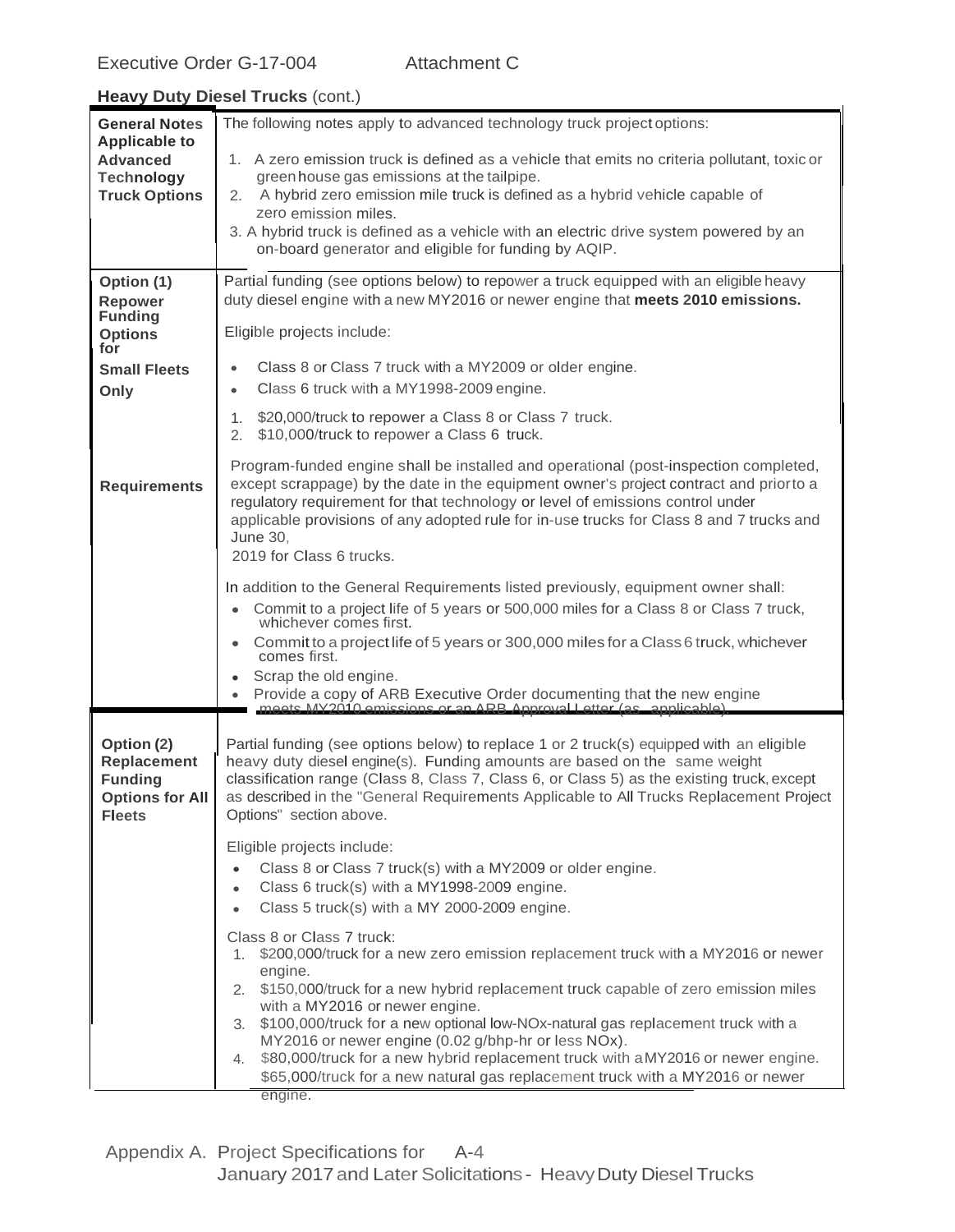| Option (2)<br>Replacement<br><b>Funding</b>        | Class 6 truck:<br>\$100,000/truck for a new zero emission replacement truck with a MY2016 or newer<br>1.<br>engine.                                                                                                                                                                                                                                                                                                                                                                                                                                                                            |
|----------------------------------------------------|------------------------------------------------------------------------------------------------------------------------------------------------------------------------------------------------------------------------------------------------------------------------------------------------------------------------------------------------------------------------------------------------------------------------------------------------------------------------------------------------------------------------------------------------------------------------------------------------|
| <b>Options for</b><br><b>All Fleets</b><br>(cont.) | 2.<br>\$65,000/truck for a new hybrid replacement truck capable of zero emission miles<br>with a MY2016 or newer engine.<br>\$50,000/truck for a new optional low-NOx-natural gas replacement truck with a<br>3.                                                                                                                                                                                                                                                                                                                                                                               |
|                                                    | MY2016 or newer engine (0.02 g/bhp-hr or less NOx).<br>\$45,000/truck for a new hybrid replacement truck with a MY2016 or newer engine.<br>4.<br>5.<br>\$40,000/truck for a new natural gas replacement truck with a MY2016 or newer                                                                                                                                                                                                                                                                                                                                                           |
|                                                    | engine.<br>Class 5:<br>1.<br>\$80,000/truck for a new zero emission replacement truck with a MY2016 or newer<br>engine.<br>2.<br>\$50,000/truck for a new hybrid replacement truck capable of zero emission miles<br>with a MY2016 or newer engine.<br>\$40,000/truck for a new optional low NOx-natural gas replacement truck with a<br>3.<br>MY2016 or newer engine (0.02 g/bhp-hr or less NOx).<br>\$35,000/truck for a new hybrid replacement truck with a MY2016 or newer engine.<br>4.<br>\$25,000/truck for a new natural gas replacement truck with a MY2016 or newer<br>5.<br>engine. |
|                                                    | See general notes/requirements sections for further information on technology specific<br>definitions and additional funding opportunities for advanced technologies.                                                                                                                                                                                                                                                                                                                                                                                                                          |
| <b>Requirements</b>                                | Program-funded equipment shall be installed/purchased and operational(post-<br>inspection completed, except scrappage) by the date in the equipment owner's project<br>contract and prior to a regulatory requirement for that technology or level of emissions<br>control under applicable provisions of any adopted rule for in-use trucks or June 30,<br>2019 for Class 6 trucks, or December 31, 2018 for Class 5 trucks.                                                                                                                                                                  |
|                                                    | In addition to the General Requirements listed previously, equipment owner shall:<br>Commit to a project life of 5 years or 500,000 miles for a Class 8 or Class 7 truck,<br>$\bullet$<br>whichever comes first.                                                                                                                                                                                                                                                                                                                                                                               |
|                                                    | Commit to a project life of 5 years or 300,000 miles for a Class 6 or Class 5 truck,<br>$\bullet$<br>whichever comesfirst.                                                                                                                                                                                                                                                                                                                                                                                                                                                                     |
|                                                    | Scrap the old truck including the engine (replacement projects with a MY2006 or<br>older engine).                                                                                                                                                                                                                                                                                                                                                                                                                                                                                              |
|                                                    | Provide a copy of ARB Executive Order or ARB Approval Letter (as applicable)<br>documenting that the new equipment is certified/verified/approved (as applicable) by<br>ARB.                                                                                                                                                                                                                                                                                                                                                                                                                   |
|                                                    | Replacement projects with MY2007-2009 engines may go through an ARB approved<br>reuse program rather than be scrapped. If reused, an older MY engine truck would be<br>scrapped.                                                                                                                                                                                                                                                                                                                                                                                                               |
|                                                    |                                                                                                                                                                                                                                                                                                                                                                                                                                                                                                                                                                                                |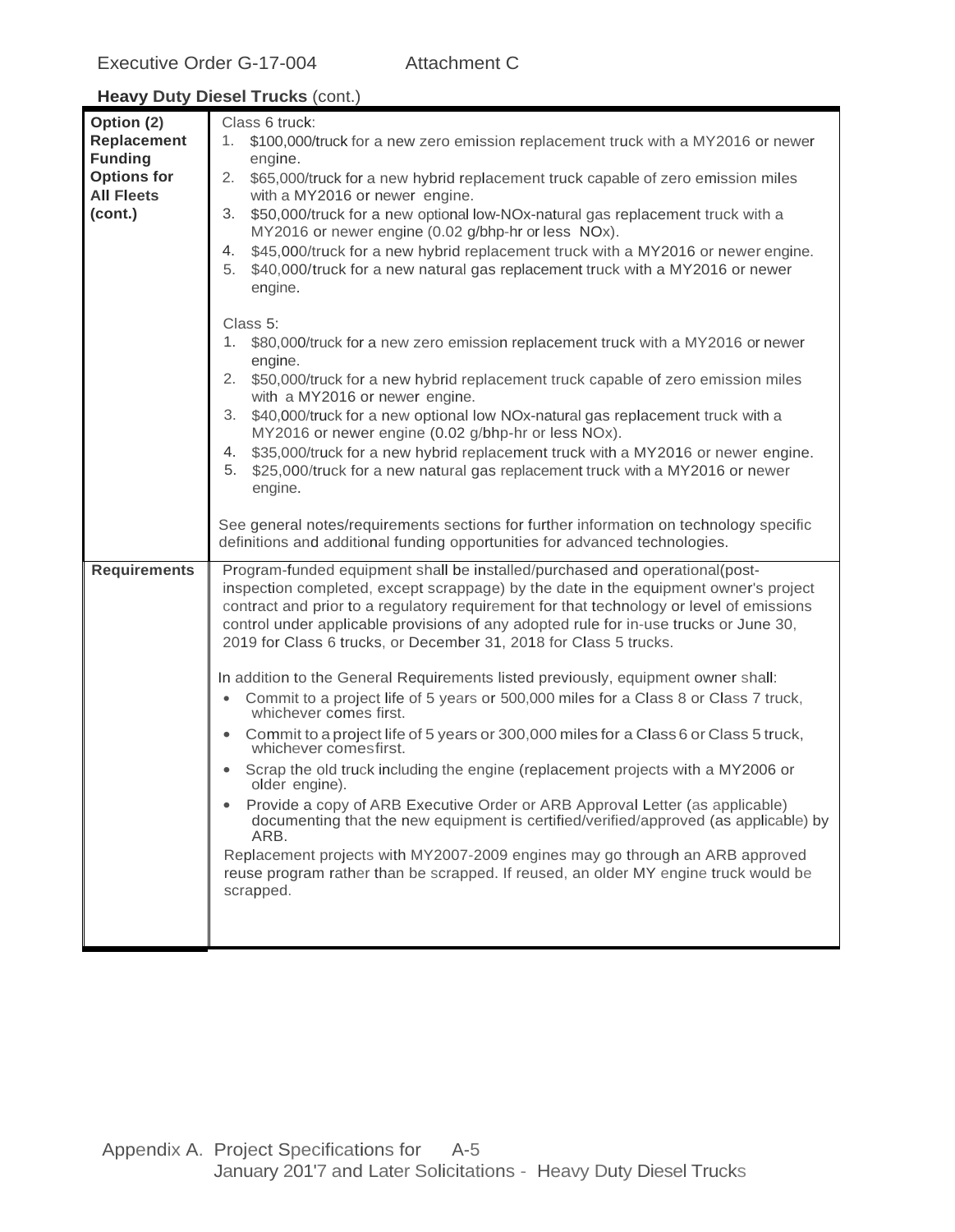| Option (3)<br><b>Three-Way</b><br><b>Truck</b><br><b>Transaction</b><br>for All Fleets | 1. Replace an eligible truck that has a MY2007-2009engine (with an original<br>equipment manufacturer (OEM) filter or a Level 3 PM retrofit) (Truck A) with an<br>advanced technology truck (Truck C) with an engine that is<br>certified/verified/approved(as applicable) by ARB.<br>Scrap a diesel truck with a MY2006 or older engine (Truck B) and replace with Truck<br>2.<br>А.                                                                                                                                                                                                                 |
|----------------------------------------------------------------------------------------|-------------------------------------------------------------------------------------------------------------------------------------------------------------------------------------------------------------------------------------------------------------------------------------------------------------------------------------------------------------------------------------------------------------------------------------------------------------------------------------------------------------------------------------------------------------------------------------------------------|
|                                                                                        | Heavy duty diesel truck with MY2007-2009 engine and a OEM or Level 3 PM<br>Truck A:<br>retrofit.<br>Heavy duty diesel truck with MY2006 or older engine that has demonstrated<br>Truck B:<br>compliance with the Statewide Truck and Bus Rule.<br>Heavy duty truck (advanced technology) that is certified/verified/app roved (as<br>Truck C:<br>applicable) by ARB.                                                                                                                                                                                                                                  |
|                                                                                        | Notes:                                                                                                                                                                                                                                                                                                                                                                                                                                                                                                                                                                                                |
|                                                                                        | Truck C must be the same class as Truck A (unless allowed as described in the<br>$\bullet$<br>General Requirements section on page A-3).                                                                                                                                                                                                                                                                                                                                                                                                                                                              |
|                                                                                        | Truck B may be Class 8, Class 7, Class 6, or Class 5.<br>$\bullet$<br>Truck A shall be equipped with an operational diesel particulate filter (OEM filter or<br>$\bullet$<br>installed Level 3 PM retrofit).                                                                                                                                                                                                                                                                                                                                                                                          |
|                                                                                        | Truck A and Truck B must move goods for the majority of time.<br>$\bullet$                                                                                                                                                                                                                                                                                                                                                                                                                                                                                                                            |
|                                                                                        | Truck B may operate inside or outside of the trade corridor.<br>$\bullet$                                                                                                                                                                                                                                                                                                                                                                                                                                                                                                                             |
| <b>Funding</b><br><b>Options</b>                                                       | Class 8 or Class 7 truck:<br>\$200,000/truck for a new zero emission replacement truck with a MY2016 or newer<br>$1_{-}$<br>engine.<br>2. \$150,000/truck for a new hybrid replacement truck capable of zero emission miles<br>with a MY2016 or newer engine.<br>3. \$100,000/truck for a new optional low-NOx-natural gas replacement truck with a<br>MY2016 or newer engine (0.02 g/bhp-hr or less NOx).<br>\$80,000/truckfor a new hybrid replacement truck with a MY2016 or newer engine.<br>4.<br>\$65,000/truck for a new natural gas replacement truck with a MY2016 or newer<br>5.<br>engine. |
|                                                                                        | Class 6 truck:<br>\$100,000/truck for a new zero emission replacement truck with a MY2016 or newer<br>$1_{\cdot}$<br>engine.<br>\$65,000/truck for a new hybrid replacement truck capable of zero emission miles<br>2.<br>with a MY2016 or newer engine.<br>3. \$50,000/truck for a new optional low NOx-natural gas replacement truck with a<br>MY2016 or newer engine (0.02 g/bhp-hr or less NOx).<br>\$45,000/truck for a new hybrid replacement truck with a MY2016 or newer engine.<br>4.<br>\$40,000/truck for a new natural gas replacement truck with a MY2016 or newer<br>5.<br>engine.      |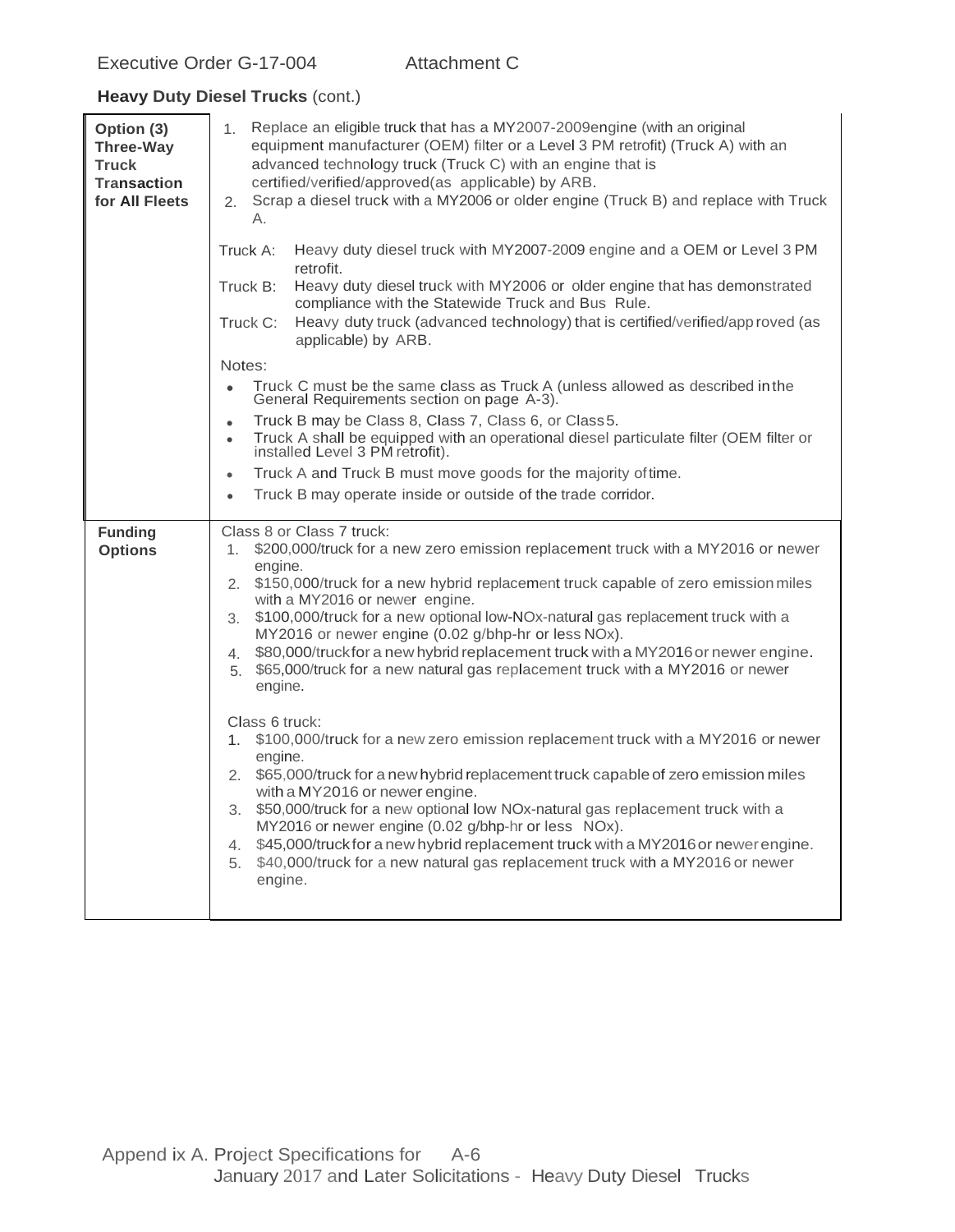| <b>Funding</b>      | Class 5 truck:                                                                                                                                                                                                                                                                                                                                                                                     |
|---------------------|----------------------------------------------------------------------------------------------------------------------------------------------------------------------------------------------------------------------------------------------------------------------------------------------------------------------------------------------------------------------------------------------------|
| <b>Options</b>      | 1. \$80,000/truck for a new zero emission replacement truck with a MY2016 or newer                                                                                                                                                                                                                                                                                                                 |
| $\{cont.\}$         | engine.                                                                                                                                                                                                                                                                                                                                                                                            |
|                     | 2. \$50,000/truck for a new hybrid replacement truck capable of zero emission miles<br>with a MY2016 or newer engine.                                                                                                                                                                                                                                                                              |
|                     | 3. \$40,000/truck for a new optional low NOx-natural gas replacement truck with a<br>MY2016 or newer engine (0.02 g/bhp-hr or less NOx).                                                                                                                                                                                                                                                           |
|                     | \$35,000/truck for a new hybrid replacement truck with a MY2016 or newerengine.<br>4.<br>5. \$25,000/truck for a new natural gas replacement truck with a MY2016 or newer<br>engine.                                                                                                                                                                                                               |
| <b>Requirements</b> | Note: See general notes section for further information on technology specific definitions<br>and additional funding opportunities for advanced technologies.                                                                                                                                                                                                                                      |
|                     | Truck C shall be purchased and operational (post-inspection completed, except<br>scrappage) by the date in the equipment owner's project contract and prior to a<br>regulatory requirement for that technology or level of emissions control under applicable<br>provisions of any adopted rule for in-use trucks, or June 30, 2019 for Class 6 trucks, or<br>December 31, 2018 for Class 5 trucks |
|                     | In addition to the applicable General Requirements listed previously, the original owner of<br>Truck A and new owner of new Truck C shall:<br>Transfer ownership (if applicable) of Truck A to the owner of old Truck B.<br>$\bullet$<br>Commit to a project life of 5 years or 500,000 miles for a Class 8 or Class 7 truck,<br>$\bullet$                                                         |
|                     | whichever comes first, on Truck C.<br>Commit to a project life of 5 years or 300,000 miles for a Class 6 or Class 5 truck,<br>$\bullet$<br>whichever comes first, on Truck C.                                                                                                                                                                                                                      |
|                     | Commit to 90% or 100% California-only operation for the duration of the project life.<br>$\bullet$<br>Provide a copy of ARB Executive Order or ARB Approval Letter documenting that<br>$\bullet$<br>the new truck engine in Truck C is certified/verified/approved by ARB.                                                                                                                         |
|                     | In addition to the applicable General Requirements listed previously, the original owner of<br>old Truck B must scrap Truck B.                                                                                                                                                                                                                                                                     |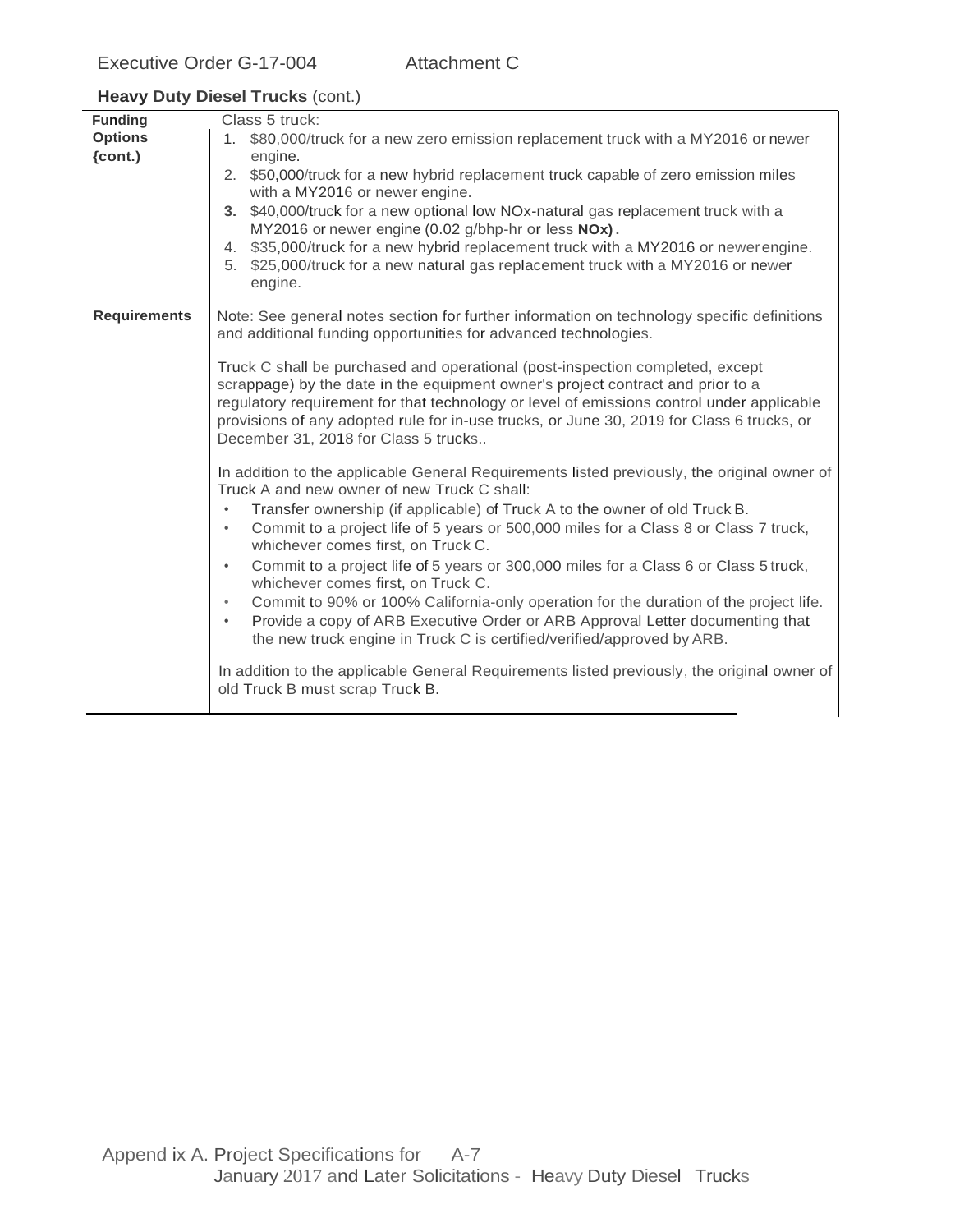,;..

| Option (4)<br><b>Truck Stop</b><br><b>Electrification</b><br><b>Infrastructure</b> | Truck stops within the four California trade corridors where heavy duty diesel trucks<br>congregate.                                                                                                                                                                                                                                                                                                                                                                                                                                             |
|------------------------------------------------------------------------------------|--------------------------------------------------------------------------------------------------------------------------------------------------------------------------------------------------------------------------------------------------------------------------------------------------------------------------------------------------------------------------------------------------------------------------------------------------------------------------------------------------------------------------------------------------|
| <b>Funding</b><br><b>Option</b>                                                    | Landside truck electrification infrastructure to reduce diesel engine idling and use of<br>diesel-fueled internal combustion auxiliary power systems may be funded at the lower of<br>50% of eligible project costs or a level commensurate with a cost-effectiveness of $\cdot$<br>0.10 pounds of weighted emissions reduced per State dollar invested. Projects shall be<br>eligible to compete for funding only if the cost-effectiveness is equal to or greater than<br>0.10 pounds of weighted emissions reduced per State dollar invested. |
|                                                                                    | Eligible costs include purchase and installation of electrical infrastructure or equipment<br>to: enable heating, cooling, and the use of cab power for parked trucks at truck stops.                                                                                                                                                                                                                                                                                                                                                            |
|                                                                                    | Total reimbursement of eligible costs shall be based on demonstrated use over the first<br>year of operation. If the actual usage for the first year of operation is less than the<br>projected usage, the maximum allowable reimbursement payment shall be pro-rated<br>based on the following formula:                                                                                                                                                                                                                                         |
|                                                                                    | Actual Usage(# of hours) )<br>Maximum Reimbursement (\$) = Original Maximum Reimbursement (\$) $XP_{\text{node}}$ <sup>1</sup> & U sage (# $\delta$ h ours                                                                                                                                                                                                                                                                                                                                                                                       |
|                                                                                    | Ineligible costs include on-board auxiliary power units and other equipment installed on<br>trucks, equipment, and services unrelated to heating and cooling (e.g., telephone,<br>internet, television, etc.); electricity costs; and operation and maintenance costs.                                                                                                                                                                                                                                                                           |
| <b>Requirements</b>                                                                | In addition to the General Requirements listed previously, equipment owner shall:<br>Commit to 10 years of operation.<br>$\bullet$<br>Comply with all local permitting requirements.<br>$\bullet$                                                                                                                                                                                                                                                                                                                                                |